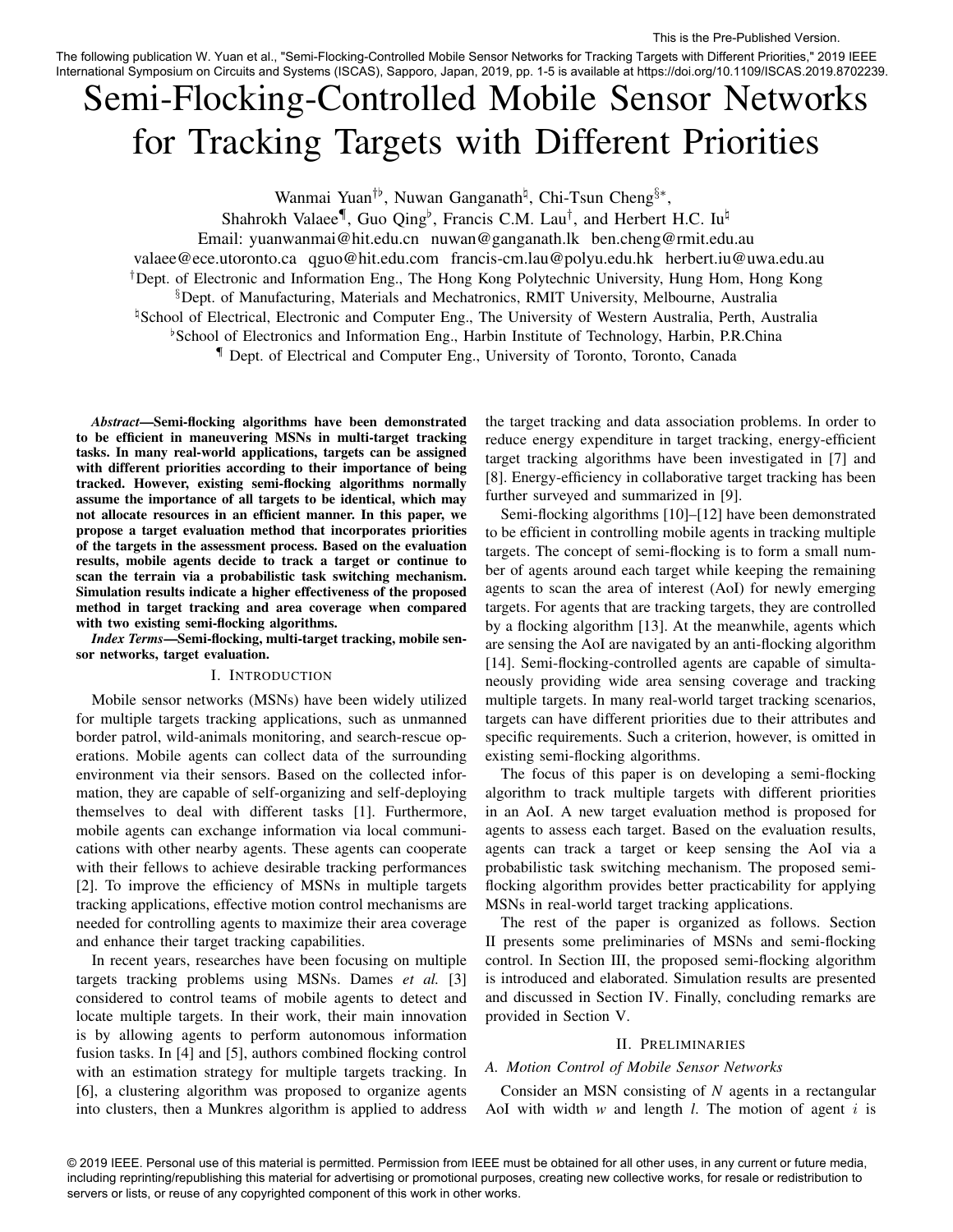controlled by

$$
\begin{cases} \dot{q}_i = p_i, \\ \dot{p}_i = u_i, \qquad i = 1, 2, \dots, N, \end{cases} \tag{1}
$$

where  $q_i$  and  $p_i$  are the position and velocity of agent i, respectively, while  $u_i$  is the control input of agent *i*.

Each agent has a limited communication capability that it can only exchange information with other agents within its communication radius  $r_c$  [10], [14]. The set of neighbors of agent *i* is represented as

$$
\mathcal{N}_i = \{j : ||q_j - q_i|| < r_c, j = 1, 2, \dots, N, j \neq i\}, \quad (2)
$$

where  $q_j$  is the position of agent j and  $\|\cdot\|$  is the Euclidean norm [10].

## *B. Semi-Flocking Control*

Semi-flocking-controlled agents are capable of sensing the AoI and tracking targets simultaneously. Initially, all agents focus on maximizing their cumulative area coverage and operating in their *sensing mode*. These agents are controlled by three anti-flocking rules, namely decentering, collision avoidance, and selfishness. The control input of agent  $i$  in sensing mode consists of three terms, such that

$$
u_i = f_i^g + f_i^d + f_i^s. \tag{3}
$$

The first term  $f_i^g$  [11] is used to regulate the distance between agents and is given as

$$
f_i^g = \sum_{j \in \mathcal{N}_i} \phi_\alpha(\|q_j - q_i\|_\sigma) n_{ij}, \tag{4}
$$

where  $n_{ij}$  is a vector along the line connecting  $q_i$  and  $q_j$  which is given as  $n_{ij} = (q_j - q_i)/\sqrt{1 + \epsilon ||q_j - q_i||^2}$  with  $\epsilon \in (0, 1)$ . Here, the action function  $\phi_{\alpha}(x)$  [15] is denoted as

$$
\phi_{\alpha}(x) = \phi(x - d_{\alpha})\rho_h\left(\frac{x}{r_{\alpha}}, h\right),\tag{5}
$$

where

$$
\phi(y) = \frac{1}{2} \left[ (\lambda_1 + \lambda_2) \Gamma(y + \lambda_3) + (\lambda_1 - \lambda_2) \right].
$$
 (6)

In (5),  $d_{\alpha}$  is a positive constant and  $r_{\alpha} = ||r_c||_{\sigma}$ , where  $\sigma$ norm of  $\omega$  is given as  $\|\omega\|_{\sigma} = \left[\sqrt{1 + \epsilon \|\omega\|^2} - 1\right] / \epsilon$ . In (6),  $\Gamma(\varrho) = \varrho / \sqrt{1 + \varrho^2}$ . The parameters  $\lambda_1$ ,  $\lambda_2$ , and  $\lambda_3$  satisfy  $0 < \lambda_1 \leq \lambda_2$  and  $\lambda_3 = |\lambda_1 - \lambda_2| / \sqrt{4\lambda_1\lambda_2}$  [11]. The bump function  $\rho_h(\xi, h)$  [11] is defined as

$$
\rho_h(\xi, h) = \begin{cases} 1, & \text{if } \xi \in [0, h), \\ \frac{1}{2} \left[ 1 + \cos \left( \frac{\pi(\xi - h)}{1 - h} \right) \right], & \text{if } \xi \in [h, 1], \\ 0, & \text{otherwise,} \end{cases} \tag{7}
$$

with  $h \in (0,1)$ .

The second term  $f_i^d$  is a velocity consensus term [11] which is given as

$$
f_i^d = \sum_{j \in \mathcal{N}_i} (p_j - p_i) a_{ij} (q_i, q_j),
$$

where  $p_i$  is the velocity of agent j. The spatial adjacency matrix  $a_{ij}(q_i, q_j)$  [11] is expressed as

$$
a_{ij}(q_i, q_j) = \rho_h\left(\frac{\|q_j - q_i\|_{\sigma}}{r_{\alpha}}\right) \in [0, 1], \quad i \neq j.
$$

Furthermore, the third term  $f_i^s$  is a selfishness term [15] that navigates agents to areas that have not been covered recently and is defined as

$$
f_i^s = b_1 \frac{(q_i^{\eta} - q_i)}{\|q_i^{\eta} - q_i\|} - b_2 p_i,
$$
 (8)

where  $b_1$  and  $b_2$  are positive constants. Here,  $q_i^{\eta}$  is the next sensing candidate of agent  $i$  which is selected based on the following steps. The AoI is divided into a number of square patches. Each agent records the information about "when a patch was last visited" into its information map. An agent can update its information map by actually providing sensing coverage to a patch or with information maps from neighboring agents via single-hop communications. Then, among the patches with the longest time not being visited, an agent chooses the one with the shortest total distance to both its current position and its current sensing goal as the next sensing candidate  $q_i^{\eta}$  [14].

When an agent  $i$  detects a target  $k$  and it decides to track this target, it will switch into tracking mode. For agents in *tracking mode*, they will be controlled by three flocking rules, namely collision avoidance, velocity matching, and flock centering. Its control input  $u_i$  is expressed as

$$
u_i = f_i^g + f_i^d + f_i^t,\tag{9}
$$

where the target tracking term  $f_i^t$  is given as

$$
f_i^t = b_3(q_k - q_i) + b_4(p_k - p_i).
$$

where  $b_3$  and  $b_4$  are positive constants. Furthermore,  $q_k$  and  $p_k$  are the position and velocity of target k with  $1 \leq k \leq M$ , respectively. Here, M is the number of targets in the AoI.

# III. PROPOSED SEMI-FLOCKING ALGORITHM

In real-world target tracking tasks, such as hazards detection and animals surveillance, targets have different priorities due to their attributes and requirements. For targets with higher priorities, more agents should be allocated to track them promptly. In contrast, targets with lower priorities should then be handled with relatively fewer agents. To achieve that, a semi-flocking algorithm for tracking multiple targets with different priorities is proposed in this section.

#### *A. Target Evaluation Method*

Initially, all agents begin with operating in their sensing mode and searching for new targets in the AoI. When a target is detected by an agent via its sensor or local communications with nearby agents, it will evaluate the target based on five factors: 1) the minimum number of required agents for tracking the target  $n_{\min}(k)$ ; 2) the maximum number of required agents for tracking the target  $n_{\text{max}}(k)$ ; 3) the time duration since the target was last tracked by at least  $n_{\text{min}}(k)$  agents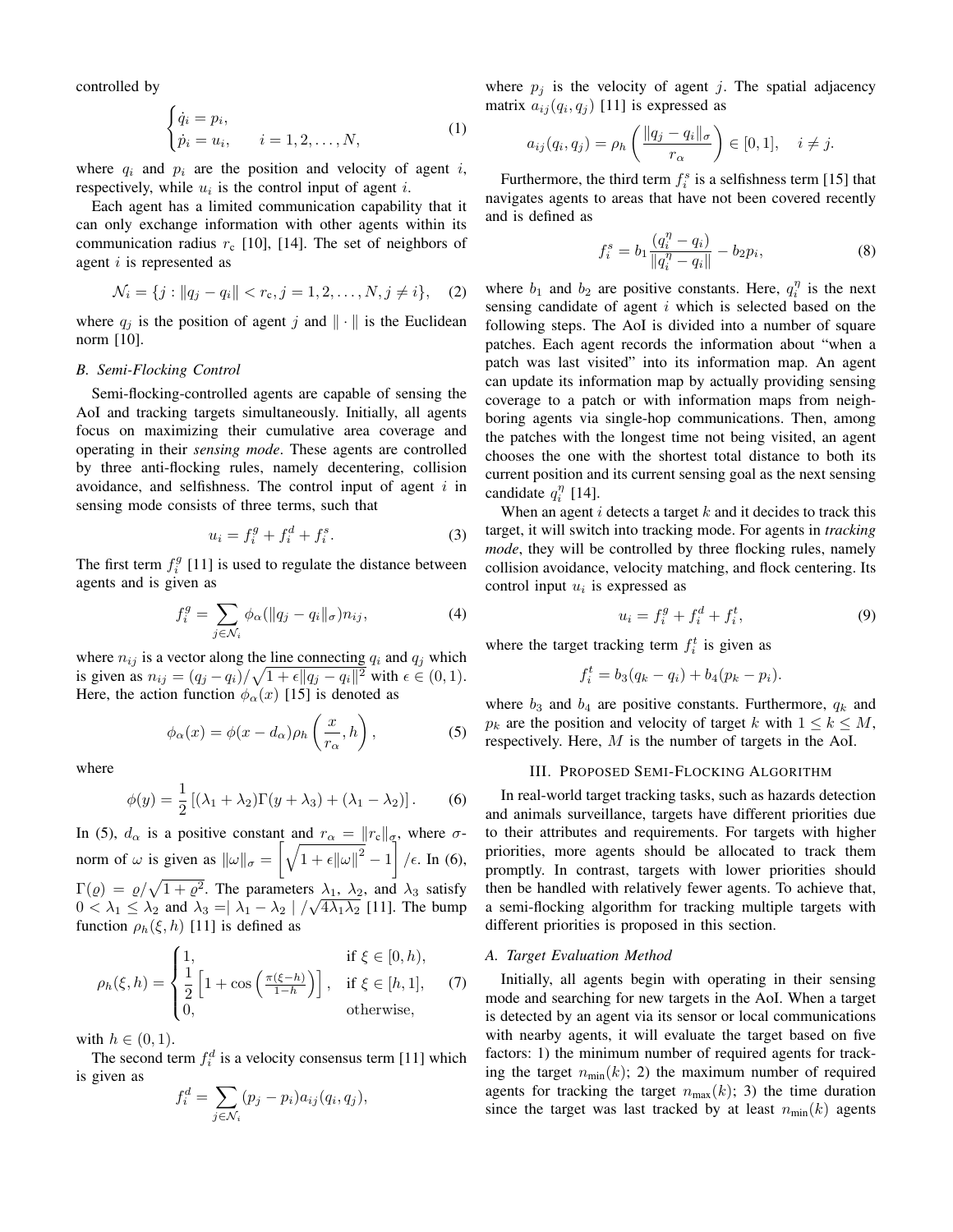$T_n(k)$ ; 4) the number of agents which are currently tracking the target  $n_i(k)$ ; and 5) the distance between the target and the current agent. The evaluation function of agent  $i$  on target  $k$  is defined as

$$
e(i,k) = \left(\frac{T_n(k)}{\mu T_n(k) + T_s} + 1 - \frac{1}{\mu}\right) \times \rho_h\left(\frac{n_i(k)}{n_{\max}(k)}, \frac{n_{\min}(k)}{n_{\max}(k)}\right) \times \rho_h\left(\frac{\|q_k - q_i\|}{r_{\max}}, \frac{r_s}{r_{\max}}\right),\tag{10}
$$

where  $e(i, k)$  is the evaluation result of agent i on target k. Note that  $n_i(k)$  is obtained by agent i via local communications with its nearby agents. The sensing range  $r_s$  is identical for all agents while  $r_{\text{max}} > r_s$ . Furthermore,  $\mu$  and  $T_s$  are two positive system tuning parameters.

In (10), the first term  $\frac{T_n(k)}{\mu T_n(k)+T_s}+1-\frac{1}{\mu}$  is used to give higher preferences to targets that have not being tracked by enough agents for a long duration of time. If target  $k$  is tracked by at least  $n_{\min}(k)$  agents at the moment, then  $T_n(k) = 0$ . Otherwise,  $T_n(k) = T - T_e(k)$ , where T is the current system time and  $T_e(k)$  is the time when target k emerges in the AoI.

The second term  $\rho_h\left(\frac{n_i(k)}{n_{\text{max}}(k)}\right)$  $\frac{n_i(k)}{n_{\max}(k)}, \frac{n_{\min}(k)}{n_{\max}(k)}$  $\frac{n_{\min}(k)}{n_{\max}(k)}$  prioritizes the targets with a few number of their tracking agents. When the number of agents tracking target k is lower than  $n_{\min}(k)$ , the value of the second term is equal to 1, which indicates a strong demand for tracking agents from target k. When  $n_{\min}(k) \leq n_i(k) \leq$  $n_{\text{max}}(k)$ , the need for acquiring additional tracking agents will decline continuously. Finally, when  $n_i(k) > n_{max}(k)$ , there is no need of more agents to tract target  $k$ .

The third term  $\rho_h\left(\frac{\|q_k-q_i\|}{r_{\text{max}}}\right)$  $\left( \frac{k-q_i}{r_{\text{max}}} \right)$ ,  $\left( \frac{r_s}{r_{\text{max}}} \right)$  is used to prioritize the targets according to their distances from agent  $i$ . When the distance between target  $k$  and agent  $i$  is shorter than the sensing range  $r_s$ , the value of the third term is equal to 1. The value will decrease gradually with the raise of  $q_k - q_i$ . If  $q_k - q_i$  is larger than  $r_{\text{max}}$ , agent i will not navigate toward target  $k$ .

Note that the outcomes of (10) vary between 0 to 1. The design rationale of such a target evaluation method is to regulate the size of the tracking cluster for each target. Furthermore, it can enable more agents to track targets with high priorities.

## *B. Decision-Making Mechanism*

After agent  $i$  obtained the evaluation result of target  $k$ , this result will be used to calculate the transition probability for agent i switching between tracking a target or keeping sensing the AoI [15], such that

$$
P_{ik} = \begin{cases} e(i,k), & \text{if } 0 \le \sum_{m=1}^{M} e(i,m) \le 1, \\ \frac{e(i,k)}{\sum_{m=1}^{M} e(i,m)}, & \text{if } \sum_{m=1}^{M} e(i,m) > 1, \end{cases}
$$

and

$$
P_{i0} = \begin{cases} 1 - \sum_{m=1}^{M} e(i, m), & \text{if } 0 \le \sum_{m=1}^{M} e(i, m) \le 1, \\ 0, & \text{if } \sum_{m=1}^{M} e(i, m) > 1. \end{cases}
$$



Fig. 1. Average cumulative coverage of MSNs with 30 agents in the AoI. All the data points presented are the results of averaging over 50 simulations.

#### TABLE I PARAMETER SETTINGS

| Parameters | $n_{\text{min}}(k)$ | $r_s$                                                                    | $r_c$ | $\epsilon$ | $\lambda_1$ | $\lambda_2$ | $h$ | $b_1$ | $b_2$ | $b_3$ | $b_4$ | $\mu$ | $T_s$ | $r_{\text{max}}$ |
|------------|---------------------|--------------------------------------------------------------------------|-------|------------|-------------|-------------|-----|-------|-------|-------|-------|-------|-------|------------------|
| Values     | 3                   | 10 m   18 m   0.1   5   5   0.2   0.1   0.6   0.05   0.05   2   100   75 |       |            |             |             |     |       |       |       |       |       |       |                  |

When  $0 \le \sum_{m=1}^{M} e(i, m) \le 1$ , the evaluation result will directly become the transition probability for agent  $i$  in the sensing mode to switch into tracking target  $k$ . At the meanwhile, there is a probability with  $P_{i0} = 1 - \sum_{m=1}^{M} e(i, m)$  that agent i remains in sensing mode. Alternatively, if  $\sum_{m=1}^{M} e(i, m) > 1$ , then  $P_{ik} = \frac{e(i,k)}{\sum_{m=1}^{M} e(i,m)}$  and  $P_{i0} = 0$ . Based on the transition probabilities, agent  $i$  can make a Markov decision to select one of the targets to track or continue to sense the AoI. Furthermore, agents in tracking mode will return to sensing mode when their targets disappear from the AoI.

## IV. SIMULATIONS

## *A. Simulation Setup*

The performances of the proposed semi-flocking algorithm were evaluated against the semi-flocking algorithms proposed in [10] and [15]. For all algorithms under test, including the ones in [10] and [15], their parameters in TABLE I remain constant. There are 2 randomly moving targets within the AoI. The maximum required numbers of agents for tracking the 2 targets are 4 and 8, respectively. Initial positions of agents and targets were selected uniformly at random within the  $150 \times$  $150 \text{ m}^2$  AoI, while initial velocities of agents and targets were selected uniformly at random from  $[-10, 10]^2$  ms<sup>-1</sup>.

# *B. Simulation Results*

In the first set of simulations, there are 30 agents in the AoI. Fig. 1 illustrates that MSNs controlled by the proposed semiflocking algorithm can complete searching the AoI faster than those in [10] and [15]. Agents controlled by the algorithm in [10] are easily trapped in local regions since they only use the visiting information on their 8 neighboring patches. With the help of information exchanges on the last visiting time of each patch, agents controlled by the algorithm in [15] are capable of visiting the patches which have not been visited for long durations. However, these agents ignore the priorities on the targets, such that each target was treated equally and tracked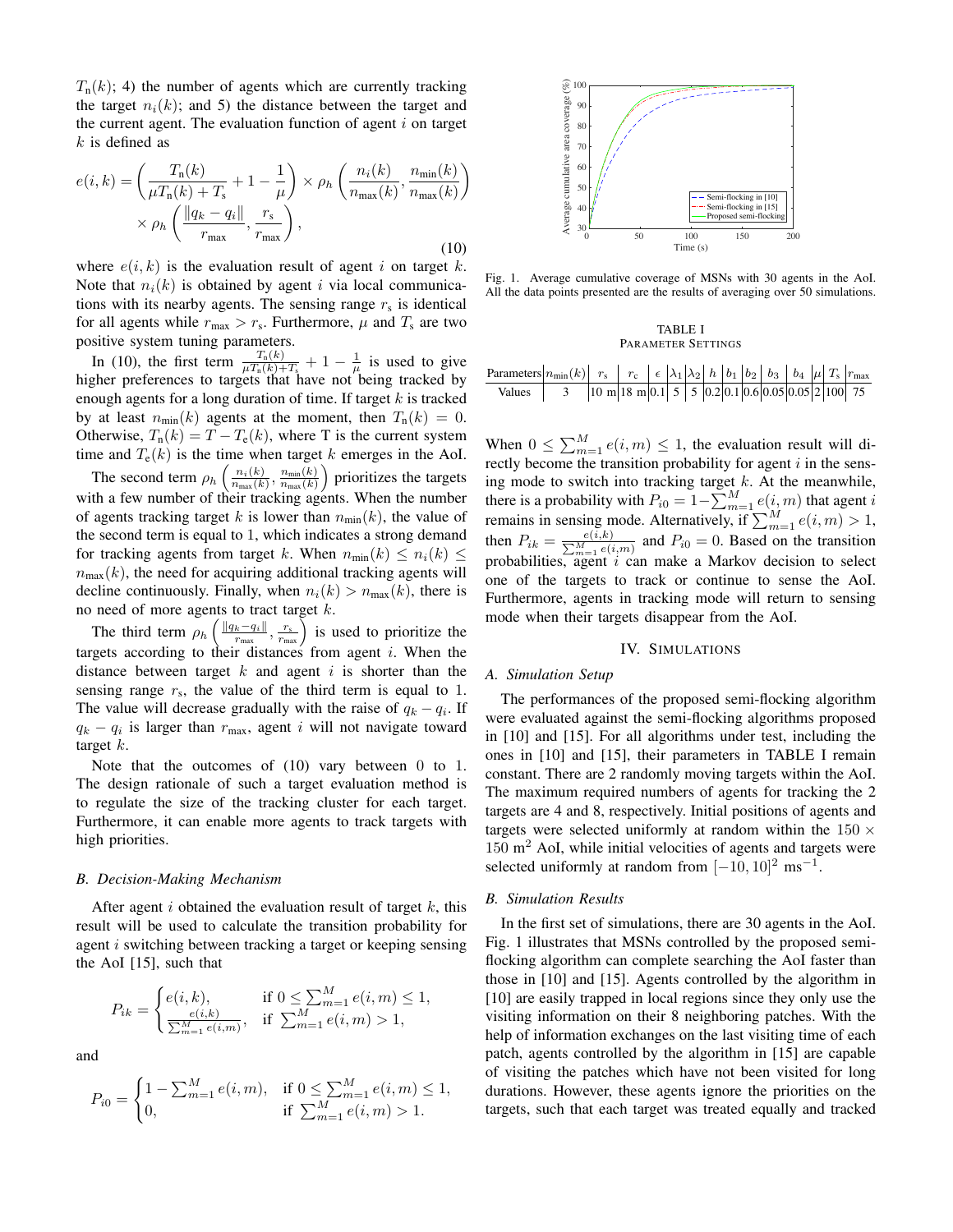

Fig. 2. Average dynamic area coverage of MSNs in 200 seconds with different number of nodes. All the data points presented are the results of averaging over 50 simulations.



Fig. 3. Average target tracking time of the MSN with different number of nodes. All the data points presented are the results of averaging over 50 simulations.



Fig. 4. Average energy consumption of the MSN for tracking all targets in the AoI with different number of nodes. All the data points presented are the results of averaging over 50 simulations.

by the same number of agents. In order to guarantee that all targets can be tracked by sufficient numbers of agents, more than enough agents were tracking the targets with the lower priority, which jeopardizes the area coverage capabilities of the MSNs. In contrast, MSN with the proposed algorithm not only can efficiently visit areas where have not been visited for a long time, it can allocate adequate numbers of agents for tracking multiple targets with different priorities. Thus, it can achieve a full scan of the AoI in a shorter time.

The next set of simulations was carried out to compare the dynamic area coverage performances of MSNs with different semi-flocking algorithms. The number of agents in the AoI

was varied from 18 to 36. According to the results in Fig. 2, it is obvious that the dynamic area coverages of MSNs increase with the number of agents. Since there are only two targets moving in the AoI, the numbers of agents for tracking these targets are fixed. By adding extra agents to the system, more agents will then be operating in their sensing mode. Therefore, an increased number of agents will yield a higher dynamic area coverage. Furthermore, it is observed that MSN with the proposed algorithm can achieve a relatively higher dynamic area coverage when compared to those in [10] and [15]. As explained above, agents controlled by the proposed algorithm are capable of maximizing their area coverage while minimize overlaps with others due to their information records and local communications with other agents.

The third set of simulations was conducted to analyze the target tracking capabilities of the proposed algorithm. The number of agents in the AoI was again varied from 18 to 36. Figs. 3 and 4 illustrate that MSN controlled by the proposed algorithm required shorter time and lower energy to track all the targets in the AoI. Note in this work, only the energy consumption due to motion of agents was taken into account. In the semi-flocking algorithm in [10], area coverage capabilities of agents have been limited by their searching strategies, in which agents only utilize the visiting information of their 8 neighboring patches. Furthermore, their agents do not exchange information on both areas and targets, which further reduce their target detecting efficiency. In the semiflocking algorithm in [15], although information maps and information lists were exchanged among agents, all targets were treated equally and more than enough agents were allocated to track targets with low priorities. In contrast, under the control of the proposed algorithm, agents evaluate targets in terms of their priorities and different number of agents were assigned to track each target. In MSNs with the proposed algorithm, agents can navigate toward their targets swiftly with lower energy consumption.

## V. CONCLUSION

In this paper, a semi-flocking algorithm is proposed for MSNs to allocate sensing resource to multiple targets with different priorities. Agents in an MSN use a probabilistic task switching mechanism to switch between sensing and tracking modes. Under the control of the proposed algorithm, more agents will be allocated to targets with high priorities, and vice versa. Simulation results verify that the proposed algorithm is more capable in providing the required sensing coverage and target tracking capabilities than two existing semi-flocking algorithms.

#### ACKNOWLEDGMENT

This work is supported by the Department of Electronic and Information Engineering, the Hong Kong Polytechnic University (Project RUWM).